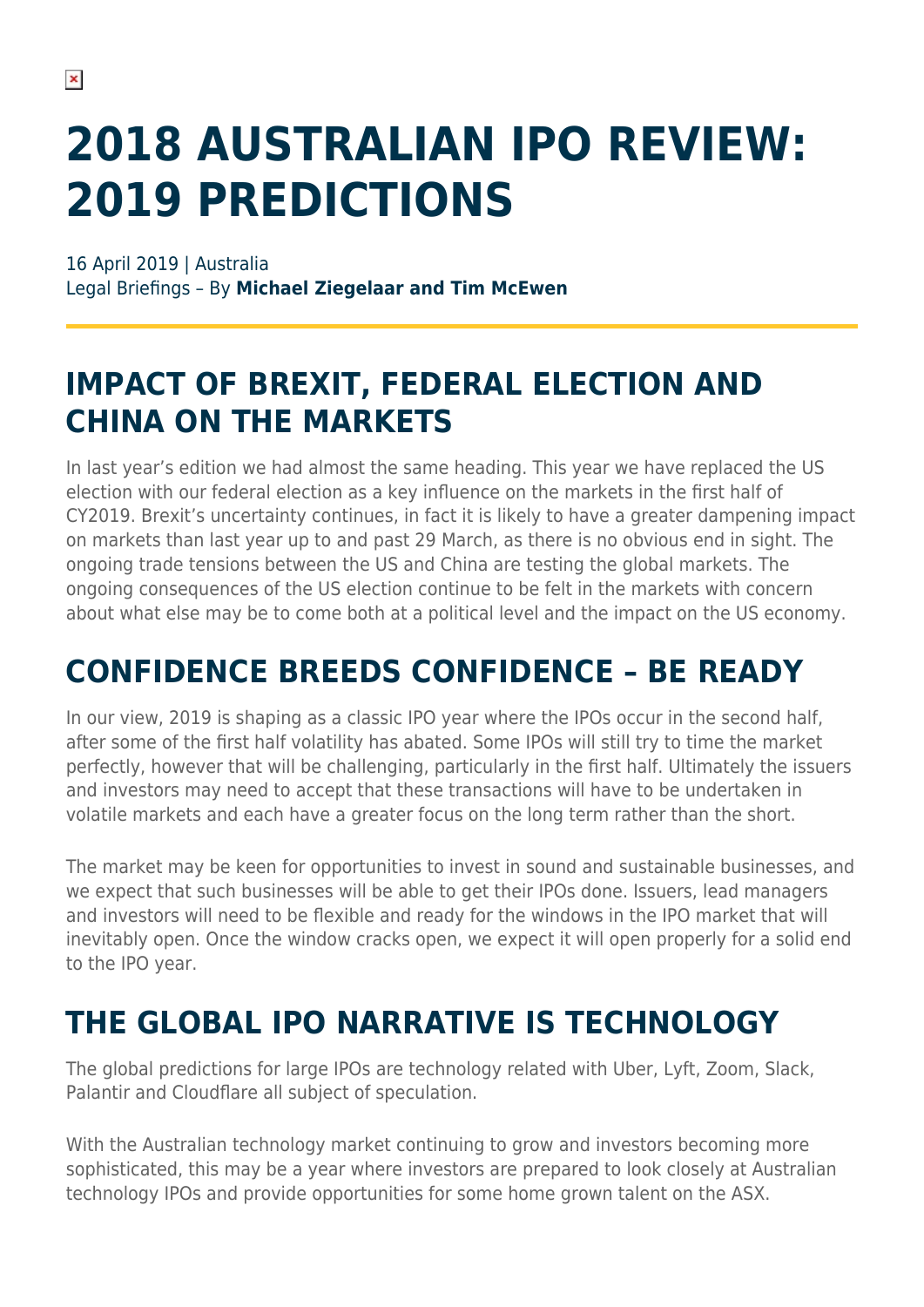# **TOUGHER REGULATORS**

ASIC and ASX have both foreshadowed a tougher regulatory stance in 2019, in particular ASIC. ASIC's response to the Banking Royal Commission will play out for existing financial services companies and any financial services companies proposing to IPO in 2019 with an intense focus on appropriate disclosure.

We expect that ASIC's regulatory stance generally will harden, including in relation to IPOs and capital raisings. As noted in [2018 Australian IPO Review: regulatory developments](https://www.herbertsmithfreehills.com/latest-thinking/2018-australian-ipo-review-regulatory-developments), ASIC has already flexed its regulatory muscle with an increase in interim stop orders and extensions of exposure periods in the first half of 2018. ASIC will continue to be under pressure to be seen as a tough and more pre-emptive regulator.

ASX is seeking amendments to the Listing Rules to enhance its powers to monitor and enforce its rules. This includes a power to formally censure companies that breach the Listing Rules or other conditions or requirements of the ASX. This is a power which most major exchanges, including the LSE, HKSE, SGX and JSE, already have. From an IPO perspective, ASX has already made it clear that listing is at its absolute discretion.

Quality IPOs will successfully navigate tougher regulatory scrutiny and we agree that a tough, albeit sophisticated, regulator is critical for the confidence of markets and investors. As such, IPO issuers and advisers should plan for, and pre-emptively address, key regulatory concerns.

#### **GLOBALISATION OF REGULATION**

If there was any doubt about the increasing global nature of regulation and the global themes of regulators, 2018 demonstrated that ASIC's areas of focus, such as allocations in equity raisings in REP605, are areas of global interest with REP605 appending information about approaches taken by IOSCO, FINRA in the US, the FCA in the UK, the European Union with MiFIDII, HKSE and SGX. The ACCC's allegations that cartel conduct had taken place following an ANZ institutional share placement has also gained worldwide attention and MiFIDII has had a global impact on financial research. As the financial markets continue to truly globalise, 2019 is likely to see further regulatory globalisation.

[Please click here to return to the main page](https://www.herbertsmithfreehills.com/latest-thinking/ready-for-launch-the-2018-australian-ipo-review)